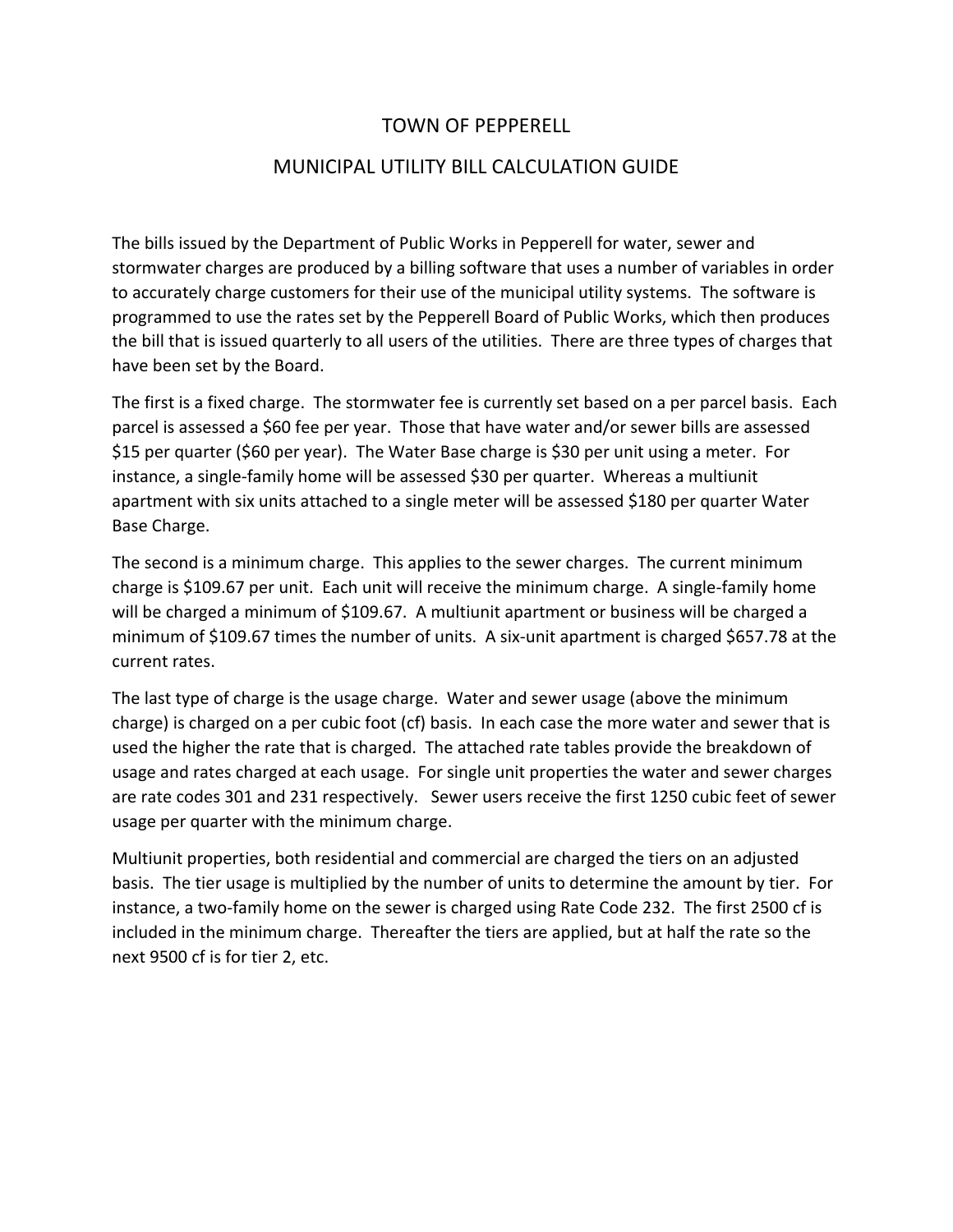# TOWN OF PEPPERELL - DPW<br>WATER DIVISION

| WATER CODES & RATES - May 1, 2021 |             |                  |         |           |                       |                                                               |             |         |           |  |
|-----------------------------------|-------------|------------------|---------|-----------|-----------------------|---------------------------------------------------------------|-------------|---------|-----------|--|
| <b>RATE CODE 301</b>              |             |                  |         |           |                       | <b>RATE CODE 401</b>                                          |             |         |           |  |
| <b>Use Residential</b>            |             |                  |         |           | <b>Use Commercial</b> |                                                               |             |         |           |  |
|                                   |             | <b>Ouarterly</b> |         |           | <b>Ouarterly</b>      |                                                               |             |         |           |  |
| Tier                              | Consumption | Cubic Feet       | Rate'20 | Rate FY22 | Tier                  | Consumption                                                   | Cubic Feet  | Rate'20 | Rate FY22 |  |
| $\mathbf{r}$                      | 1,250       | Min 1,250        | 0.0385  | 0.0408    |                       | 1,250                                                         | Min 1,250   | 0.0385  | 0.0408    |  |
| $\overline{2}$                    | 250         | 1,251-1,500      | 0.0484  | 0.0513    | 2                     | 250                                                           | 1,251-1,500 | 0.0484  | 0.0513    |  |
| 3                                 | 1,500       | 1,501-3,000      | 0.0572  | 0.0606    | 3                     | 1,500                                                         | 1,501-3,000 | 0.0572  | 0.0606    |  |
| 4                                 | 1,500       | 3,001-4,500      | 0.0792  | 0.0840    | 4                     | 1,500                                                         | 3,001-4,500 | 0.0792  | 0.0840    |  |
| 5                                 | 9,999,999   | $4,501+$         | 0.1100  | 0.1166    | 5                     | 9,999,999                                                     | $4,501+$    | 0.1100  | 0.1166    |  |
| <b>RATE CODE 431</b>              |             |                  |         |           |                       |                                                               |             |         |           |  |
| <b>Use Residential</b>            |             |                  |         |           |                       | Pepperell Board of Public Works - Adopted Date: April 1, 2021 |             |         |           |  |

Pepperell Board of Public Works - Adopted Date: April 1, 2021 Effective Date: May 1, 2021

Thomas Nephew, Chairman

Note: Due to the Covid 19 pandamic, the Board of Public Works voted to authorize the Chairman, Thomas Nephew, to sign on their behalf.

Rate 2020

\$30.00

Rate 2021

\$30.00

Water Base - Quarterly

Vote taken at April 1, 2021 BOPW meeting.

Consumption

Fixed

Tier

 $\bf{l}$ 

Paul Brinkman, Vice Chair

George Clark

 $L$ ewiş $\Omega$ Date  $5 - 12 - 21$ Patrick Harrington Ødt

Date

Date

Date

<sup>(</sup>SIGNED FOR THE BOARD per VOTE 5/13/21)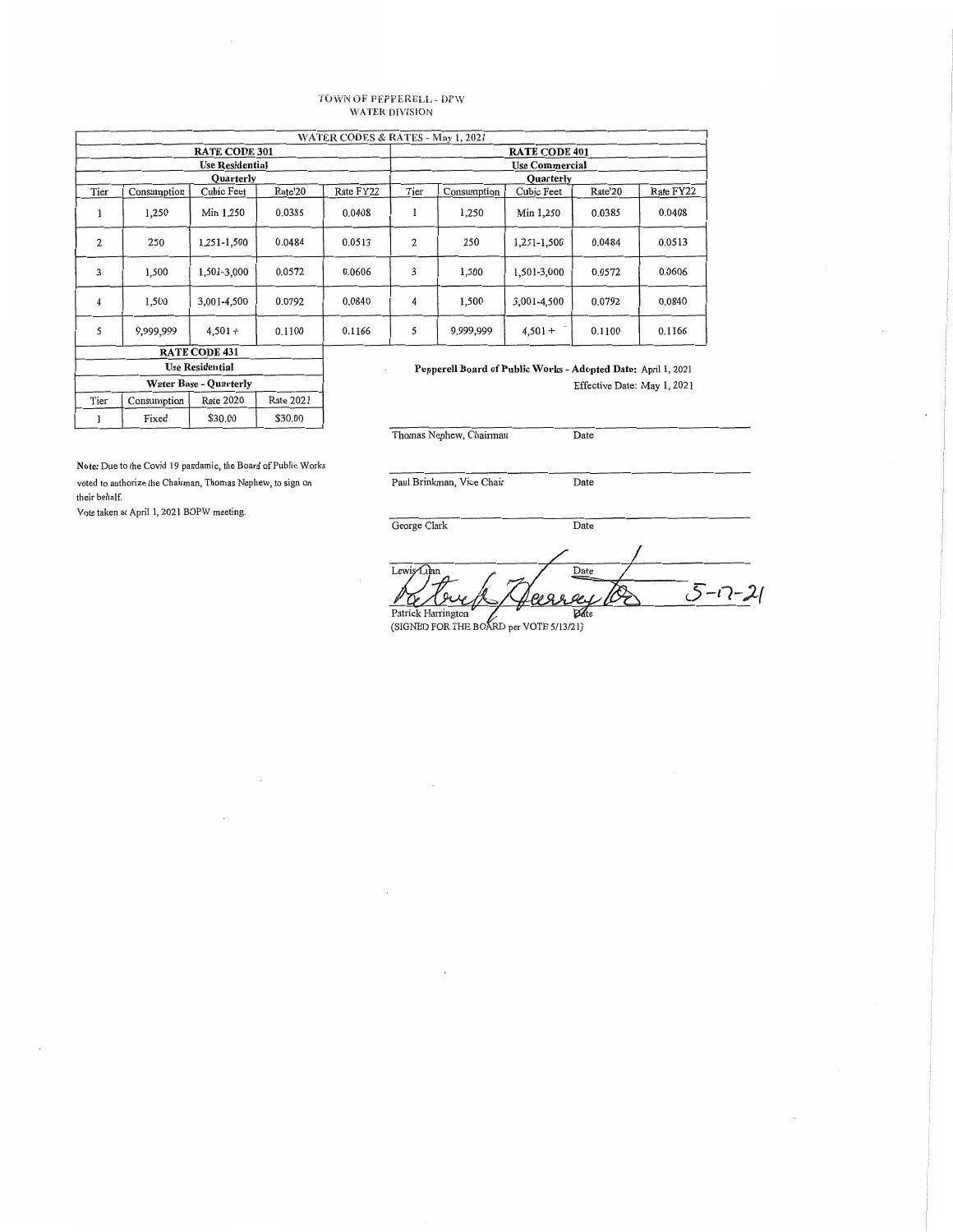## TOWN OF PEPPERELL - DPW<br>SEWER DIVISION

|                                  |             |                           |         | SEWER CODES & RATES - May 2021 |                                          |                    |         |                                        |
|----------------------------------|-------------|---------------------------|---------|--------------------------------|------------------------------------------|--------------------|---------|----------------------------------------|
| <b>RATE CODE 231</b>             |             |                           |         |                                | <b>RATE CODE 282</b>                     |                    |         |                                        |
| <b>Single Family - Quarterly</b> |             |                           |         |                                | <b>Use Residential</b>                   |                    |         |                                        |
| Tier                             | Consumption | Cubic Feet                | Rate'19 | Rate FY 22                     | Sewer Flat Rate - Quarterly No Meter     |                    |         |                                        |
| 1                                | 1,250       | Min 1,250                 | 103.42  | 109.63                         | Tier                                     | Consumption        | Rate'19 | Rate FY 22                             |
| $\mathbf{2}$                     | 1,750       | 1,251-3,000               | 0.08273 | 0.0877                         | 1                                        | Fixed              | 199.19  | 211.14                                 |
| 3                                | 3,000       | 3,001-6,000               | 0.09650 | 0.1023                         | <b>RATE CODE 501</b>                     |                    |         |                                        |
| 4                                | 3,000       | 6,000-9,000               | 0.10842 | 0.1149                         | <b>Use Residential</b>                   |                    |         |                                        |
| 5                                | 9,999,999   | $9,000 +$                 | 0.12036 | 0.1276                         | <b>Sewer Maintenance Fee - Quarterly</b> |                    |         |                                        |
| <b>RATE CODE 232</b>             |             |                           |         |                                | Tier                                     | Consumption        | Rate'19 | Rate FY 22                             |
|                                  |             | 2 Family Home - Quarterly |         |                                | $\mathbf{1}$<br>Fixed<br>29.37<br>0.00   |                    |         |                                        |
| Tier                             | Consumption | Cubic Feet                | Rate'19 | Rate FY 22                     |                                          |                    |         |                                        |
| $\mathbf{I}$                     | 1,250       | Min 1,250                 | 103.42  | 109.63                         | <b>Use Residential</b>                   |                    |         |                                        |
| $\overline{c}$                   | 4,750       | 1,251-6,000               | 0.08273 | 0.0877                         | Sewer Minimum                            |                    |         |                                        |
| 3                                | 6,000       | 6,001-12,000              | 0.09650 | 0.1023                         | Tier                                     | Consumption        | Rate'19 | Rate FY 22                             |
| 4                                | 6,000       | 12,001-18,000             | 0.10842 | 0.1149                         | $\mathbf{I}$                             | Fixed              | 103.42  | 109.63                                 |
| 5                                | 9,999,999   | $18,001 +$                | 0.12036 | 0.1276                         |                                          |                    |         |                                        |
|                                  |             | <b>RATE CODE 233</b>      |         |                                |                                          |                    |         |                                        |
|                                  |             | 3 & Up - Quarterly        |         |                                |                                          |                    |         |                                        |
| Tier                             | Consumption | Cubic Feet                | Rate'19 | Rate FY 22                     |                                          |                    |         | Pepperell Board of Public Works - Adop |
| $\mathbf{1}$                     | 1,250       | Min 1,250                 | 103.42  | 109.63                         |                                          |                    |         | Effec                                  |
| $\overline{2}$                   | 750         | 1,251-2,000               | 0.08273 | 0.0877                         |                                          |                    |         |                                        |
| 3                                | 2,000       | 2,001-4,000               | 0.09650 | 0.1023                         |                                          |                    |         |                                        |
| 4                                | 2,000       | 4,001-6,000               | 0.10842 | 0.1149                         | Thomas Nephew, Chairman                  |                    |         |                                        |
| 5                                | 9,999,999   | $6,001 +$                 | 0.12036 | 0.1276                         |                                          |                    |         |                                        |
|                                  |             | <b>RATE CODE 223</b>      |         |                                |                                          |                    |         |                                        |
| Comm. & Indust. - Quarterly      |             |                           |         |                                | Paul Brinkman, Vice Chair                |                    |         |                                        |
| Tier                             | Consumption | Cubic Feet                | Rate'19 | Rate FY 22                     |                                          |                    |         |                                        |
| 1                                | 1,250       | Min 1,250                 | 103.42  | 109.63                         |                                          | George Clark       |         |                                        |
| 2                                | 250         | 1,250-1,500               | 0.08273 | 0.0877                         |                                          |                    |         |                                        |
| 3                                | 1,500       | 1,501-3,000               | 0.09650 | 0.1023                         |                                          | Lewis Lunn         |         |                                        |
| 4                                | 1,500       | 3,001-4,500               | 0.10842 | 0.1149                         |                                          |                    |         | Herr                                   |
| 5                                | 9,999,999   | $4,501 +$                 | 0.12036 | 0.1276                         |                                          | Patrick Harrington |         |                                        |

 $\ddot{\phantom{a}}$ 

- Adopted Date: April 1, 2021

Effective Date: May 1, 2021  $\qquad$  (

∠  $\mathop{\text{Date}}$  $85 - 7 - 21$  $\mathcal{F}$  $\mathcal{A}$ exce  $\mathscr{L}_{\text{ate}}$ Patrick Harrington

Date

Date

 $_{\rm Date}$ 

(SIGNED FOR THE BOARD per VOTE 5/13/21)

Note: Due to the Covid 19 pandamic, the Board of Public Works

voted to authorize the Chairman, Thomas Nephew, to sign on their behalf.

Vote taken at April 1, 2021 BOPW meeting.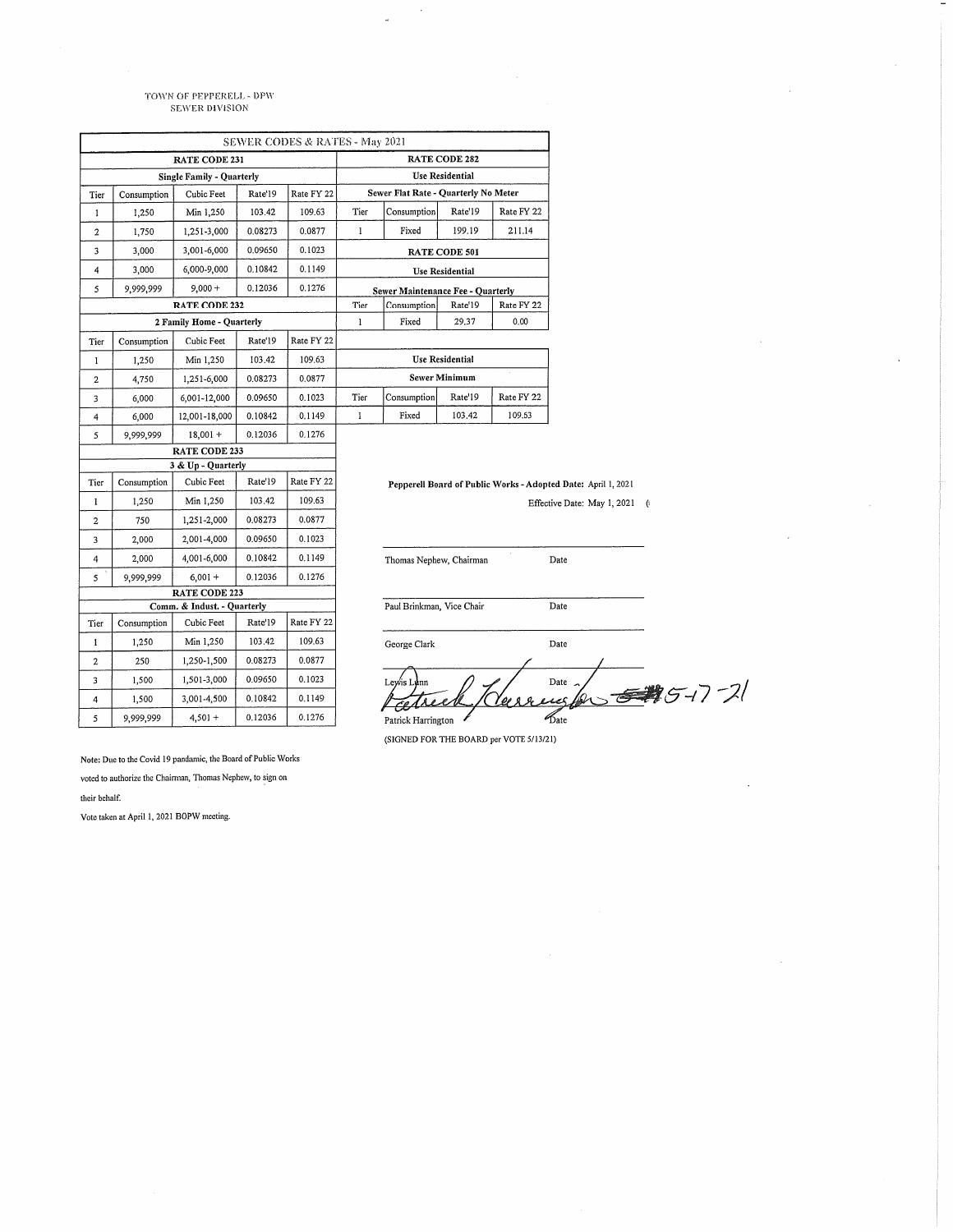### SINGLE FAMILY HOME WITH SEWER

The bill is for water, sewer and stormwater used from October 28, 2021 to January 27, 2022. These dates are when the reading was collected from the water meter. The first meter reading is 13032 (from October) and the current reading is 14376. The usage for the period is 14376 - 13032 = 1344 cubic feet (cf). A cubic foot is 7.48 gallons of water. So the total amount used was 5608 X 7.48 = 41950 gallons of water about 110 gallons per day.

The first line charge is the water base fee. Each unit on a property, connected to a meter gets a base charge of \$30.00. The next line is the water usage charge. On attached rate sheets, there is a set of rates for residential and commercial water use. The cost for the water increases the more water is used. The first 1250 cf cost \$0.0385/cf, then the next 250 cf costs \$0.0484/cf and so on. So the water charge in this example is  $1250 \times $0.0408 + (1344-1250) \times $0.0513 = $51.00 + $4.82 = $55.82$ .

Sewer usage is calculated similarly. Each unit on a property, connected to the meter gets a minimum usage fee of \$109.63. This includes the first 1250 cf of usage. In this example the usage was just above the 1250 so the next 94 cf is billed at \$0.0877 per cf. So the sewer charge in this example is  $$109.63 + 94 \times 0.0877 =$ \$117.87.

The last line is for the quarterly stormwater fee or \$60/4 = \$15.00. Each parcel currently receives a charge for stormwater. The stormwater fee pays for the operation and maintenance of the stormwater system.



| <b>SERVICE</b>                    |             | <b>SERVICE</b> |                 | <b>METER READINGS</b> | <b>USAGE</b>                                                                                                                                                                                                                                                                                                                                                                         | <b>AMOUNT</b> |
|-----------------------------------|-------------|----------------|-----------------|-----------------------|--------------------------------------------------------------------------------------------------------------------------------------------------------------------------------------------------------------------------------------------------------------------------------------------------------------------------------------------------------------------------------------|---------------|
|                                   | <b>FROM</b> | TO             | <b>PREVIOUS</b> | <b>CURRENT</b>        |                                                                                                                                                                                                                                                                                                                                                                                      |               |
| <b>WATER BASE</b><br><b>WATER</b> |             |                |                 |                       | $\mathbf 0$                                                                                                                                                                                                                                                                                                                                                                          | \$30.00       |
|                                   |             |                |                 |                       | 1344                                                                                                                                                                                                                                                                                                                                                                                 | \$55.82       |
|                                   | 10/28/2021  | 01/27/2022     | 13032           | 14376                 |                                                                                                                                                                                                                                                                                                                                                                                      |               |
|                                   |             |                |                 |                       |                                                                                                                                                                                                                                                                                                                                                                                      |               |
| <b>SEWER</b>                      |             |                |                 |                       | 1344                                                                                                                                                                                                                                                                                                                                                                                 | \$117.87      |
| STORMWATER FEE                    |             |                |                 |                       | 0                                                                                                                                                                                                                                                                                                                                                                                    | \$15.00       |
|                                   |             |                |                 |                       | <b>CURRENT CHARGES</b>                                                                                                                                                                                                                                                                                                                                                               | \$218.12      |
|                                   |             |                |                 |                       | <b>PREVIOUS BALANCE</b>                                                                                                                                                                                                                                                                                                                                                              | \$194.74      |
|                                   |             |                |                 |                       | <b>ADJUSTMENTS</b>                                                                                                                                                                                                                                                                                                                                                                   | \$0.00        |
|                                   |             |                |                 |                       | <b>INTEREST/FEES</b>                                                                                                                                                                                                                                                                                                                                                                 | \$0.00        |
|                                   |             |                |                 |                       | <b>PAYMENTS</b>                                                                                                                                                                                                                                                                                                                                                                      | (\$194.74)    |
|                                   |             |                |                 |                       | <b>TOTAL DUE</b>                                                                                                                                                                                                                                                                                                                                                                     | \$218.12      |
| <b>NOTICES:</b>                   |             |                |                 |                       | Please do not combine payments with other Town Departments on one check. All past due balances are subject to a 14% APR<br>Finance Charge. All past due balances may be subject to lien, fees, and/or termination of service. Abatement Request Forms<br>must be submitted within the bill period specified. The Board of Public Works adopted a new deduct policy effective 2/1/22, |               |

please see our website for more details. The department appreciates your efforts in keeping your hydrants clear .